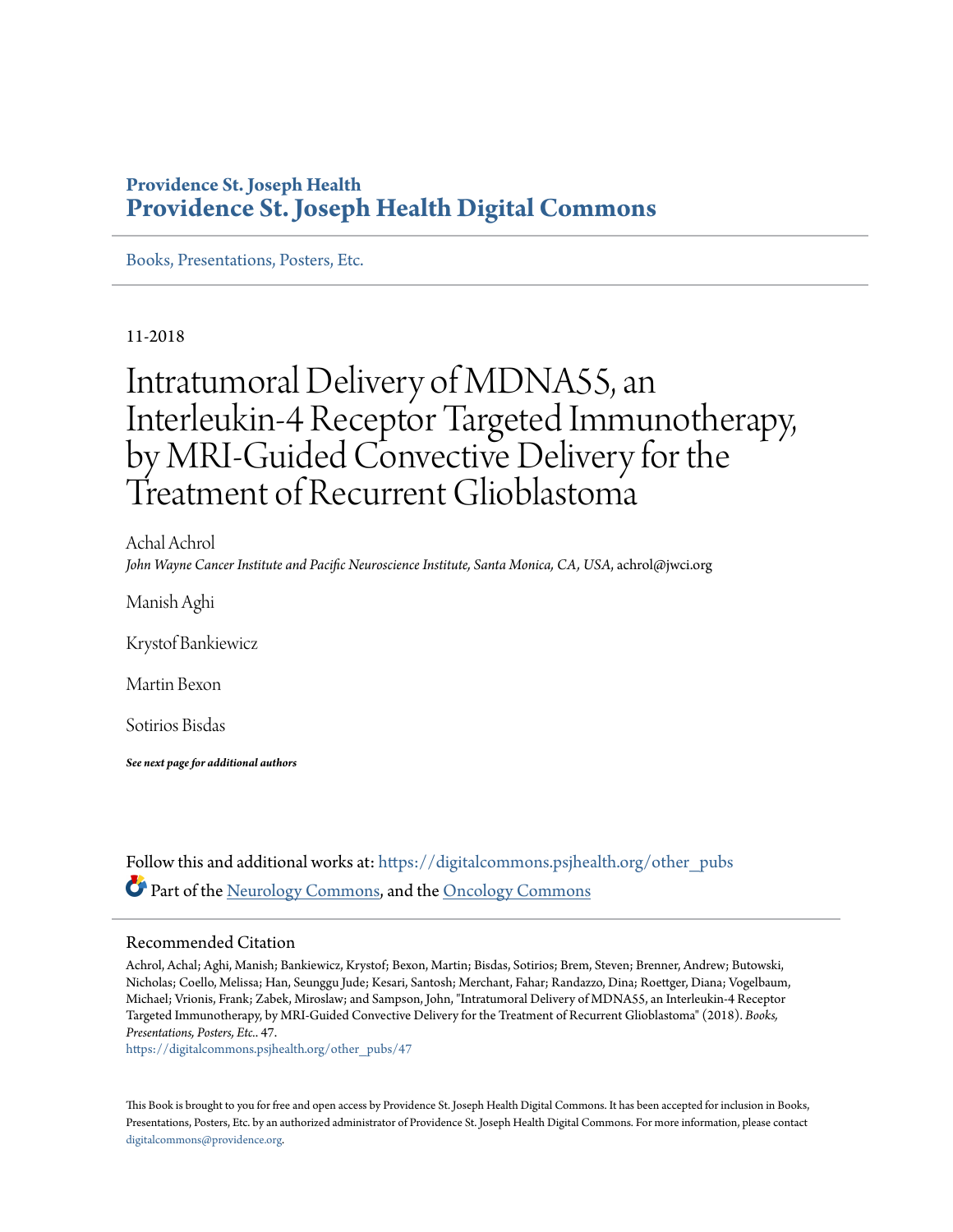#### **Authors**

Achal Achrol, Manish Aghi, Krystof Bankiewicz, Martin Bexon, Sotirios Bisdas, Steven Brem, Andrew Brenner, Nicholas Butowski, Melissa Coello, Seunggu Jude Han, Santosh Kesari, Fahar Merchant, Dina Randazzo, Diana Roettger, Michael Vogelbaum, Frank Vrionis, Miroslaw Zabek, and John Sampson